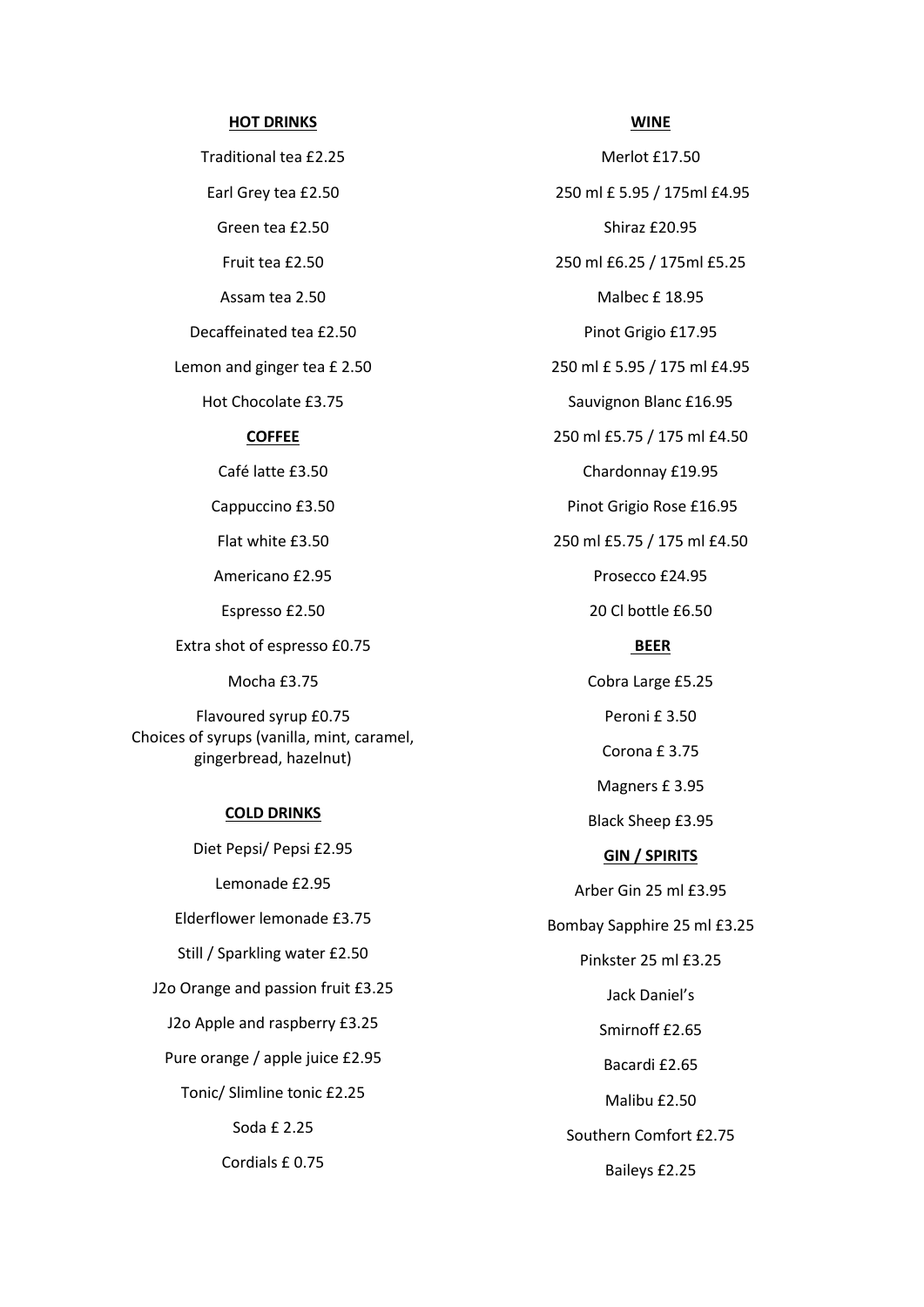### **BREAKFAST MENU**

(Served between 9am and 12pm)

#### **FULL ENGLISH BREAKFAST (G/F available) £9.95**

2 Rashers of back bacon, 2 pork sausages, grilled tomato, a grilled button mushrooms, beans, 2 sunny-side-up fried eggs, accompanied with 2 buttered toasts - Upgrade your eggs to poached or scrambled £0,75

- Add extra hash brown or black pudding £1.50

#### **VEGETARIAN BREAKFAST (V) (G/F available) £9.95**

Vegan version available, please ask your server for advice. 2 Vegetarian sausages, 2 hash brown potatoes, grilled tomato, grilled button mushrooms, baked beans, 2 sunny-side-up eggs and 2 buttered toasts. - Upgrade your eggs to poached or scrambled £0,75 - Add extra hash brown £1.50

#### **KANYA DELUX (G/F available) £9.95**

2 slices of buttered toast, scrambled eggs, and smoked salmon topped with fresh avocado.

#### **CRUMPETS EGG BENEDICT £9.95**

Two toasted crumpets topped with grilled bacon and poached eggs, finished with hollandaise sauce

#### **THREE EGG OMLETTE (gf available) £9.95**

- With ham, cheese and buttered toast - With mushroom, cheese and buttered toast (V). - Add extra filling £1.00

#### **SAUSAGES AND GRILLED CHEESE ON TOAST £8.50**

Two grilled pork sausages, accompanied with 2 slices of grilled cheese on toast

#### **SMASHED AVOCADO, BACON AND POACHED EGGS ON TOAST (G/F available) £10.95**

#### **BREAKFAST SANDWICH (gf available) choose your filling £4.95**

**Choices:** Bacon, Sausage, mushroom, Tomato, Hash Brown, Black Pudding, Vegetarian Sausage, Scrambled Egg, Poached Egg, Fried Egg, Baked Beans

**Extra fillings** £1.50

#### **WAFFLES - £5.50**

With berries, maple syrup and whipped cream (V)

With bacon and maple syrup

#### **TEA CAKE (V) £3.25**

#### **SCONE (V) £3.25**

#### **TOAST WITH BUTTER AND JAM (V) (gf available) £3.25**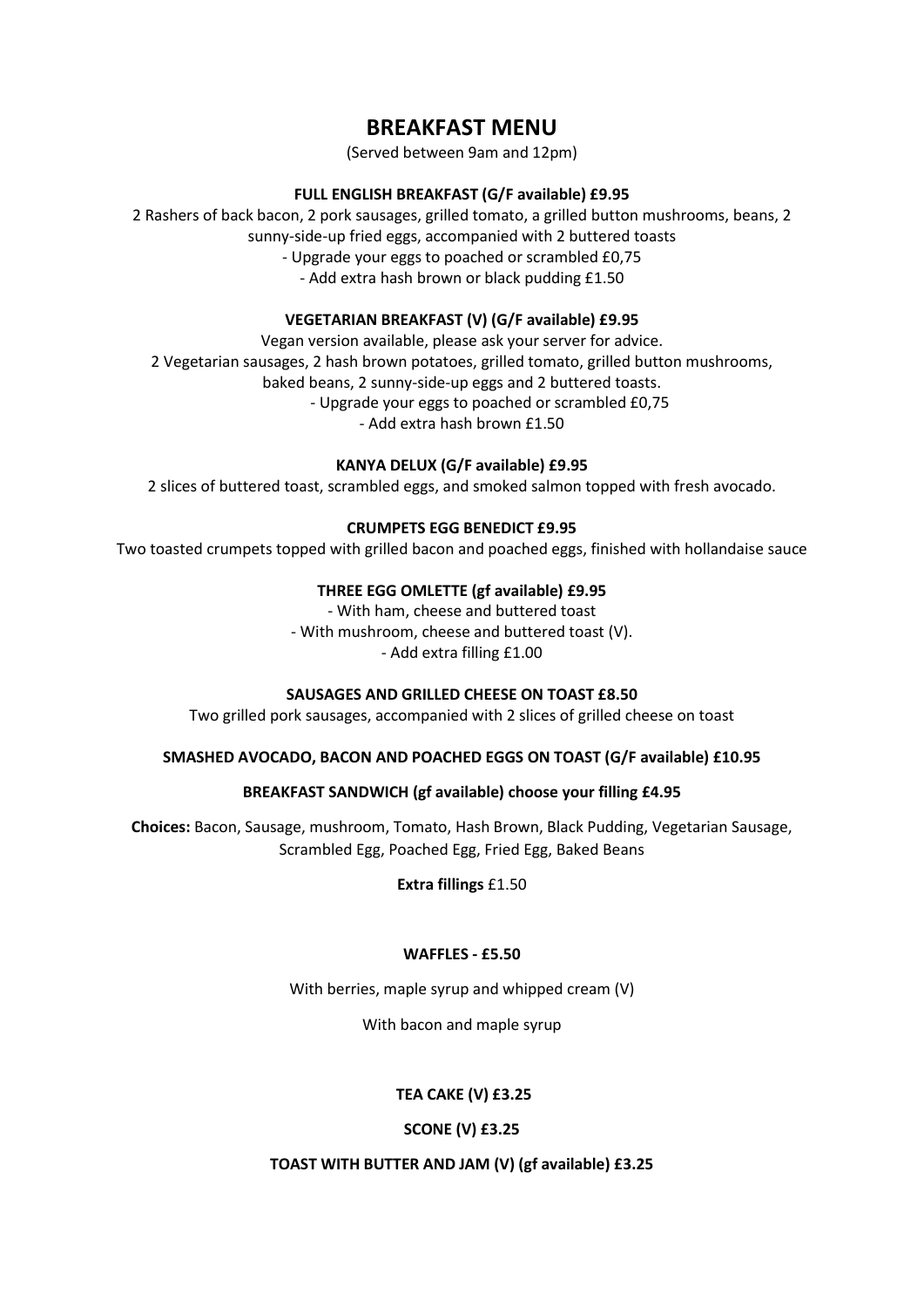### **BRUNCH / LIGHT BITES**

(Served between 12.00 and 16.00)

#### **ALL DAY BREAKFAST (G/F available) £9.95**

2 Rashers of back bacon, 2 pork sausages, grilled tomato, a grilled button mushrooms, beans, 2 sunny-side-up fried eggs, accompanied with 2 buttered toasts - Upgrade your eggs to poached or scrambled £0,75 - Add extra hash brown or black pudding £1.50

#### **ALL DAY VEGETARIAN BREAKFAST (V) (G/F available) £9.95**

Vegan version available, please ask your server for advice. 2 Vegetarian sausages, 2 hash brown potatoes, grilled tomato, grilled button mushrooms, baked beans, 2 sunny-side-up eggs and 2 buttered toasts. - Upgrade your eggs to poached or scrambled £0,75 - Add extra hash brown £1.50

#### **KANYA DELUX (G/F available) £9.95**

2 slices of buttered toast, scrambled eggs, and smoked salmon topped with fresh avocado.

#### **CRUMPETS EGG BENEDICT £9.95**

Two toasted crumpets topped with grilled bacon and poached eggs, finished with hollandaise sauce

#### **SMASHED AVOCADO, BACON AND POACHED EGGS ON TOAST (G/F available) £10.95**

#### **THREE EGG OMLETTE £10.95**

With your choice of two fillings served with salad garnish drizzled with herb and citrus vinaigrette and side of thick cut chips. Fillings: Cheese, Ham, Tomato, Mushrooms, Peppers, Red onions, Chicken

Add extra filling £1.00

#### **SOUP OF THE DAY**

(gf available) (Vegan on request) £5.95 Homemade soup of the day served with crusty bread roll and butter

#### **OVEN BAKED JACKET POTATO** (gf) £7.50

accompanied with side salad and homemade coleslaw **Fillings:**  Beans and cheese Salmon cream cheese Egg mayo and bacon Tuna savoury and cheese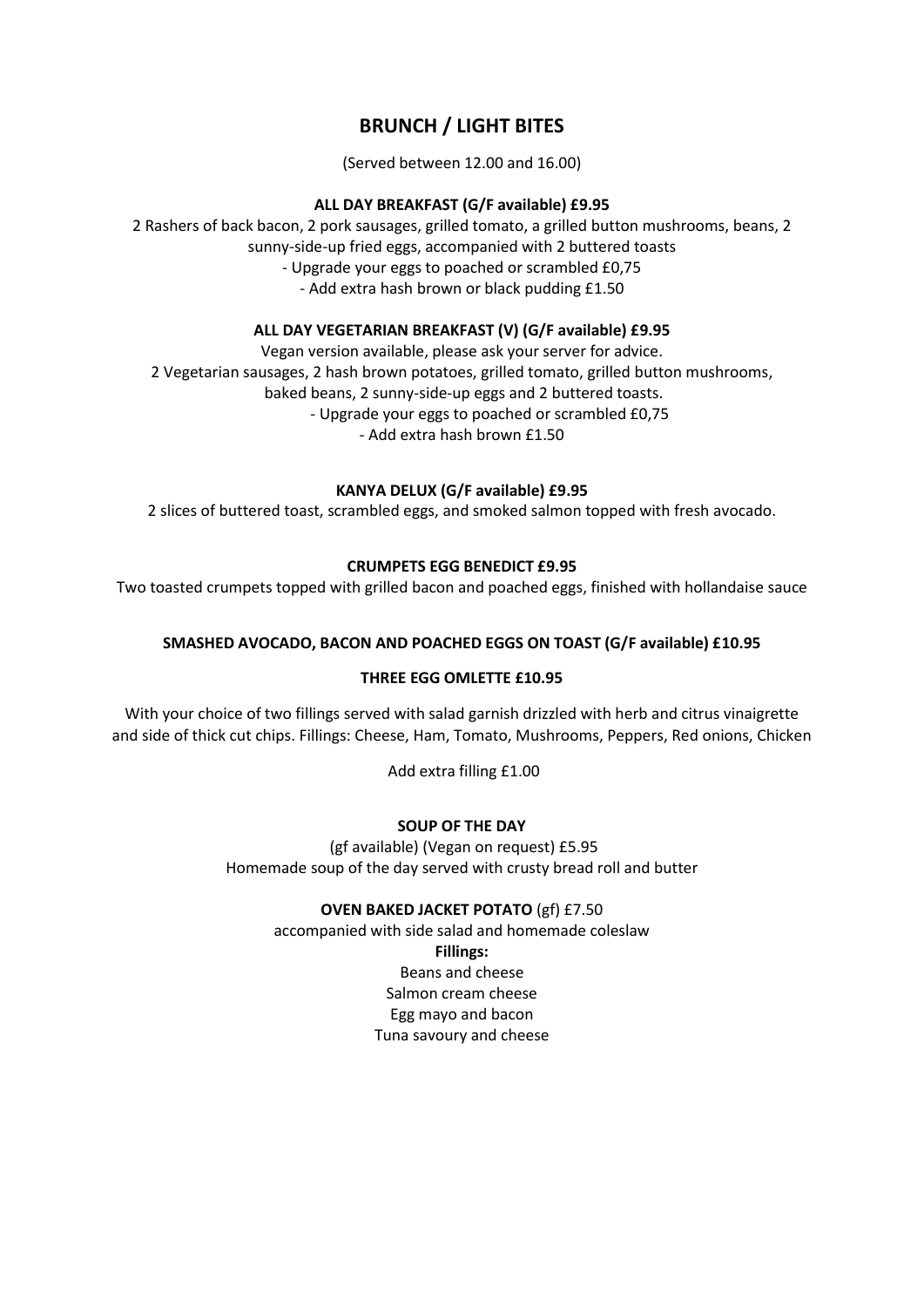#### **KANYA CLASIC** (12.00 -16.00 Monday till Sunday)

#### **SIZZLING CHICKEN FAJITAS** (vegan option available) £14.50

Sautéed chicken, red onion and mixed peppers marinated in fajitas seasoning, accompanied with tortilla bread, soured cream, salsa and guacamole sauce.

#### **CARVERY BAP OF THE DAY** (gf and vegan option available) £10.50

Roasted meat, caramelized onion and stuffing on a warm bap served with chunky chips and side of gravy.

#### **SIGNATURE CLUB SANDWICH** (gf available) £13.95

Triple decker toasted sandwich with chicken, bacon, fried egg, lettuce, tomatoes, mayonnaise served with thick cut chips.

#### **CHICKEN CAESAR SALAD** £12.95

Caesar dressing, croutons, bacon, parmesan cheese and chicken on a bed of lettuce

#### **GOATS CHEESE SALAD** (v) £10.95

Grilled goats' cheese, toasted brioche, caramelised onion, lettuce, tomato cucumber and red onion

#### **SMOKED SALMON AND AVOCADO SALAD** (V) £12,95

#### **10 OZ GAMMON STEAK EGG AND CHIPS** (gf) £ 12.95

#### **WHITBY SCAMPI £ 10.95**

Served with side salad, thick cut chips and tartare sauce

#### **HOMEMADE BEEF BURGER** £14.50

Homemade lean minced beef patty, bacon, cheese, homemade onion rings, gherkin, lettuce, tomatoes, red onions with thick cut chips.

#### **CAJUN CHICKEN BURGER** £14.50

Grilled chicken, bacon, cheese, lettuce, tomatoes, gherkins, thick cut chips, onion rings.

#### **CIABATTAS**

Accompanied with side salad and homemade coleslaw **Italian Chicken** Ciabatta - £9.50 Wrap – £7.50 Grilled Chicken with Italian presto mayonnaise, sundried tomatoes and grilled mozzarella.

**Spicy Cajun Chicken** Ciabatta - £9.50 Wrap – £7.50

Grilled chicken in a homemade spicy Cajun sauce and finished with Minted Raita

**Tuna Savoury** Ciabatta - £9.50 Wrap – £7.50

Tuna mayonnaise mixed with mixed peppers and red onion topped with grilled cheddar cheese.

**Grilled Goats Cheese and Caramelized Onion (V)** Ciabatta - £9.50 Wrap – £7.50

**Bacon, Brie, and Cranberry** Ciabatta - £9.50 Wrap – £7.50

**Roasted beef, caramelised onion, mustard mayo** Ciabatta - £9.50 Wrap – £7.50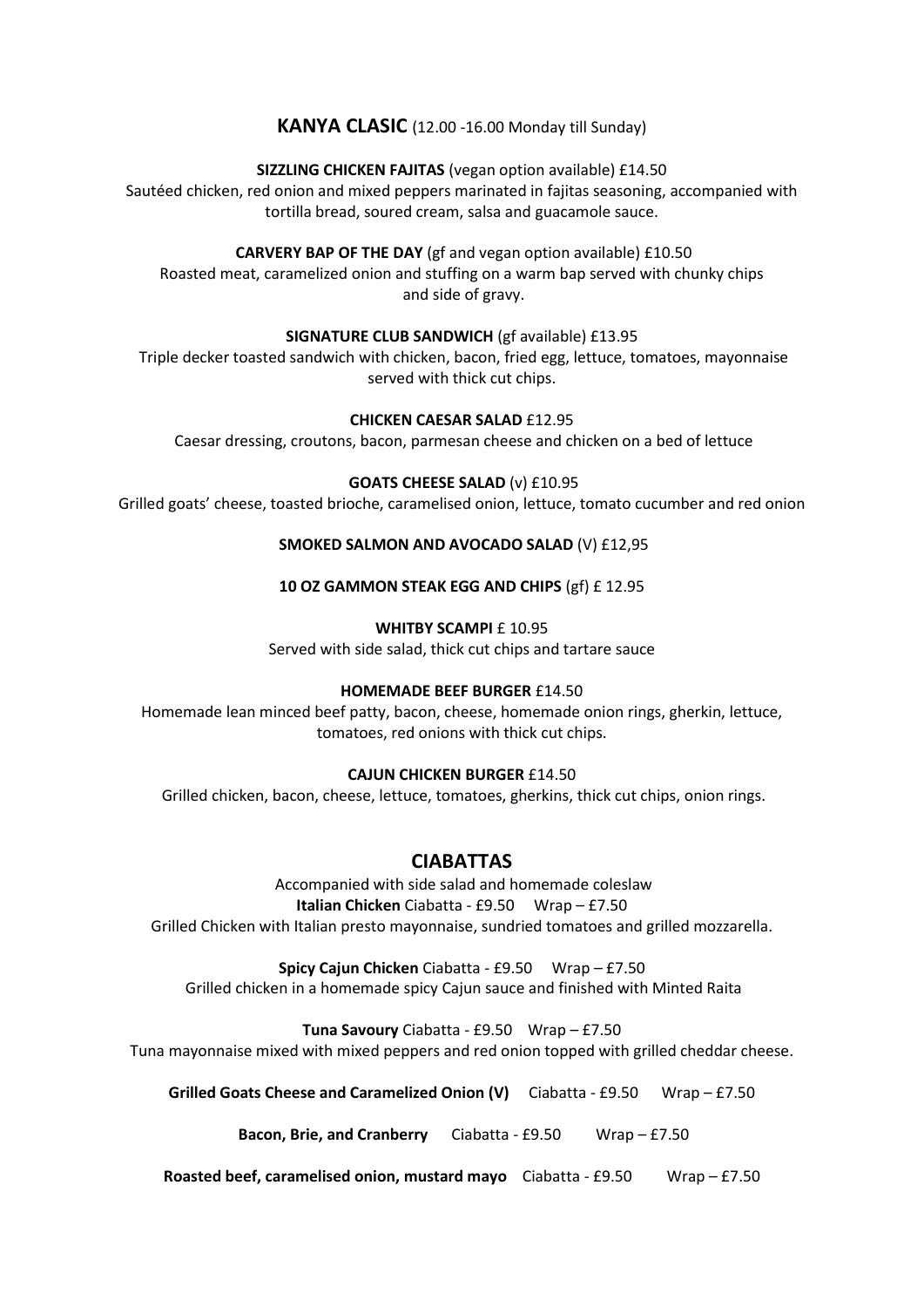#### **SANDWICHES**

All accompanied with side salad and homemade coleslaw (gf available)

**Tuna savoury** £6.50 Wrap – £7.50

**Traditional Egg mayo and bacon** £6.50 Wrap – £7.50

**Smoked salmon, cream cheese and avocado** £8.50 Wrap – £8.75

**Cheese and pickle** £6.50 Wrap – £7.50

Ham and cheese £6.50 Wrap – £7.50

**Cheese and tomato** £ 6.50 Wrap – £7.50

**Chicken BLT** £6.50 Wrap – £7.50

#### **CHILDREN MENU**

**Sandwich with chips** (gf available) £5.95 Choices: Cheese, Ham and cheese, Tuna mayonnaise **Chicken Nuggets and chips and beans** £5.95 **Sausage with chips and beans** £5.95 **Fish fingers with chips** £5.95

#### **SIDES**

Thick cut chips £3.50 Onion Rings £3.50 Garlic Bread £2.75 Cheesy Garlic Bread £3.75 Scampi bites £4.50 Mozzarella dippers £4.50

#### **DESSERTS/ CAKES (v)**

**Chocolate fudge cake served with ice cream** £4.95 **Sticky toffee pudding served with ice cream** £4.95 **Apple crumble served with custard** £4.95 **Scone / Tea cake / Cake of the day** £3.25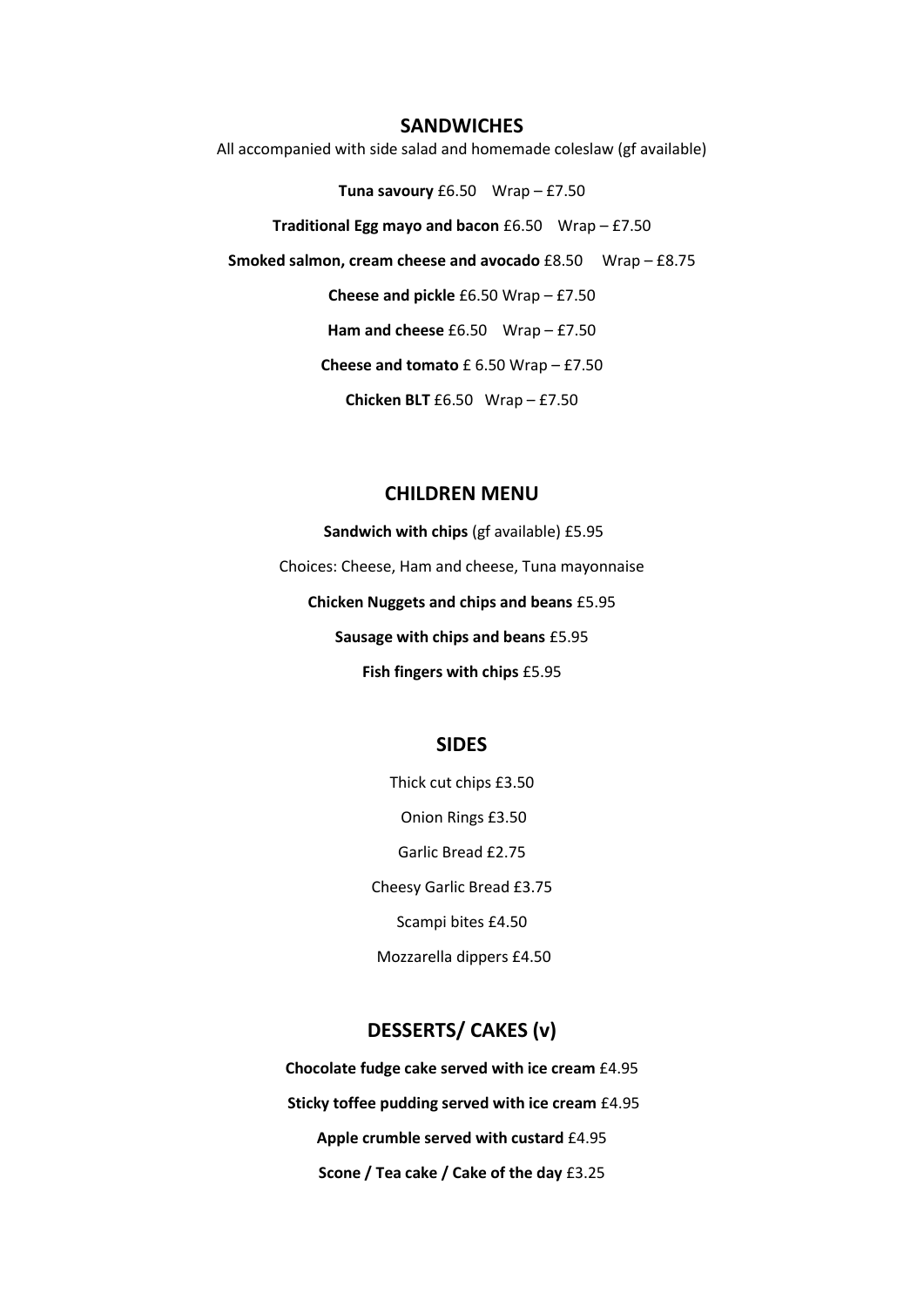## **SUNDAY LUNCH MENU**

(Available on Sundays 12.00 till 17.00)

#### **STARTERS**

**Soup of the day (vegan, gf available)** – £5.95 Served with a crusty bread roll

**Grilled goats' cheese (v)** - £6.50 Mixed green leaves salad, toasted brioche, caramelized onion chutney

**Smoked salmon** - £6.95 Mixed green leaves salad, honey mustard dressing

> **Creamy Garlic Mushrooms (v)** - £6.50 Served with toasted ciabatta

#### **MAINS £14.50**

Served with your choice of meat, Yorkshire pudding, roasted potatoes, mashed potatoes, carrot and swede mash, caramelised red cabbage, green beans, stuffing, and gravy. (All gf upon request)

> Choose from **Roasted Chicken Roasted Beef Roasted Pork Vegetarian Nut roast (vegan on request)**

#### **DESSERTS £ 4,95**

**Chocolate brownie served with ice cream**

**Sticky toffee pudding served with ice cream**

**Apple crumble served with custard**

**Vegan cheesecake (vegan, gf)**

#### **Set meal**

**2 course – £17.95**

**3 course – £21.95**